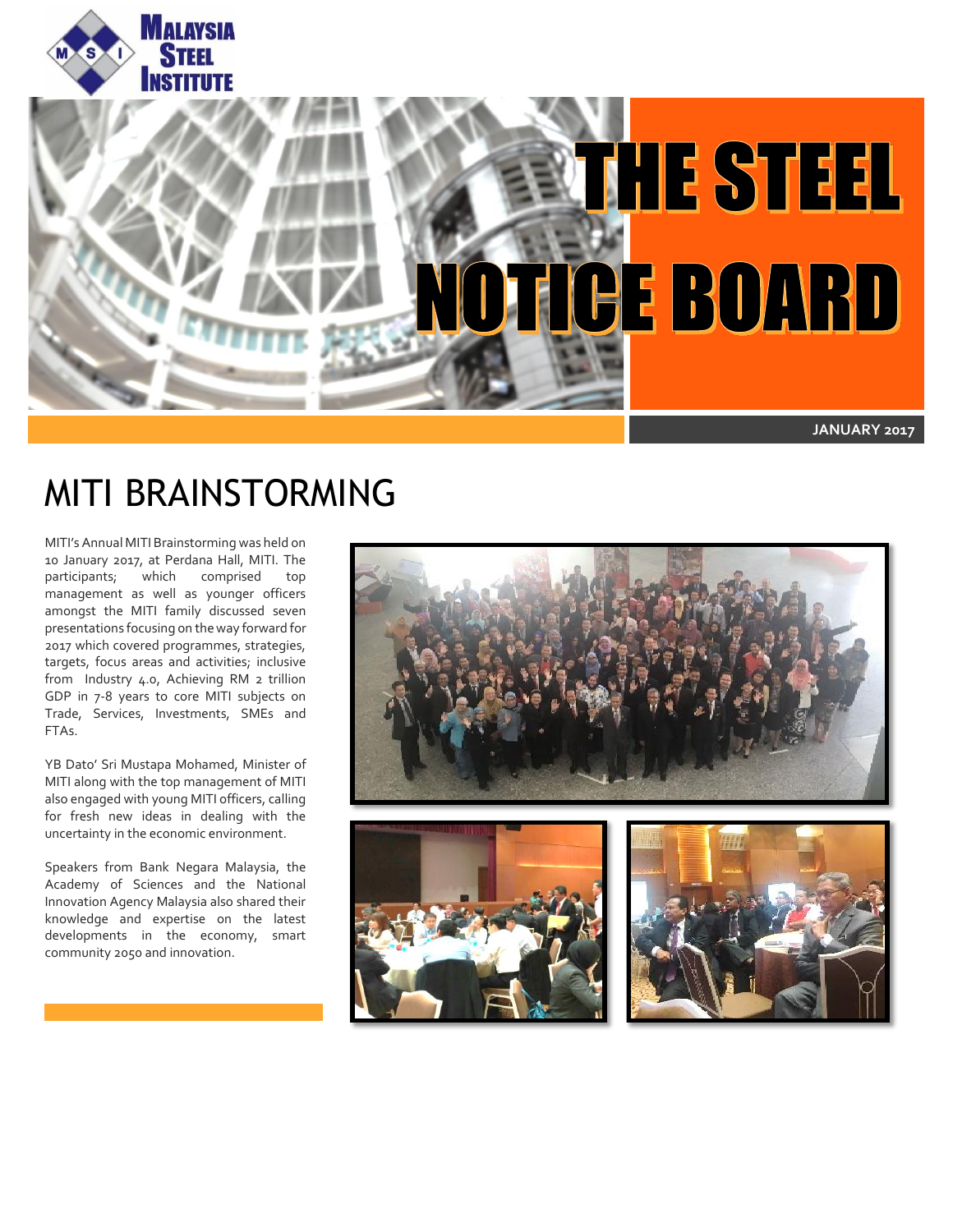## CEO MANDATE FOR 2017

In conjunction with Perhimpunan Perdana MITI on 24 January 2017, top management of MITI and Head of Agencies are invited to give speech on mandate for 2017. CEO of MSI, Mr Jarrod Lim in his speech expressed his believe that we need to enhance our strength and commitment to the market to face the challenges in 2017.

## MSI WITH YOU



#### MELEWAR

En Azlan Abdullah, CEO of Melewar Industrial Group received a visit from MSI on 16 January 2017. The visit was to gain insights on the iron and steel industry, as well as the consolidation effort as introduced by MSI last year.





On 18 January 2017, a delegate from CSC Steel dropped by at MSI's office for a courtesy visit. The delegate was greeted by Mr Jarrod Lim, the CEO of MSI.



#### LION GROUP

Mr Jarrod Lim, CEO of MSI paid a courtesy visit to Lion Group on 17 January 2017. The Chairman of The Lion Group shared his view of consolidation of the iron and steel industry and his future plan for the Company.



### THE FEDERATION OF MALAYSIA HARDWARE, MACHINERY, AND BUILDING MATERIALS DEALERS' ASSOCIATION (FMHMBA)

The Federation of Malaysia Hardware, Machinery, and Building Materials Dealers' Association (FMHMBA) is one of the longest established association in Malaysia, with approximately 3,000 members. On 19 January 2017, Mr Jarrod Lim, the CEO of MSI paid a courtesy visit to the association and was greeted by the President, Mr Loh Foo, together with the committee members.